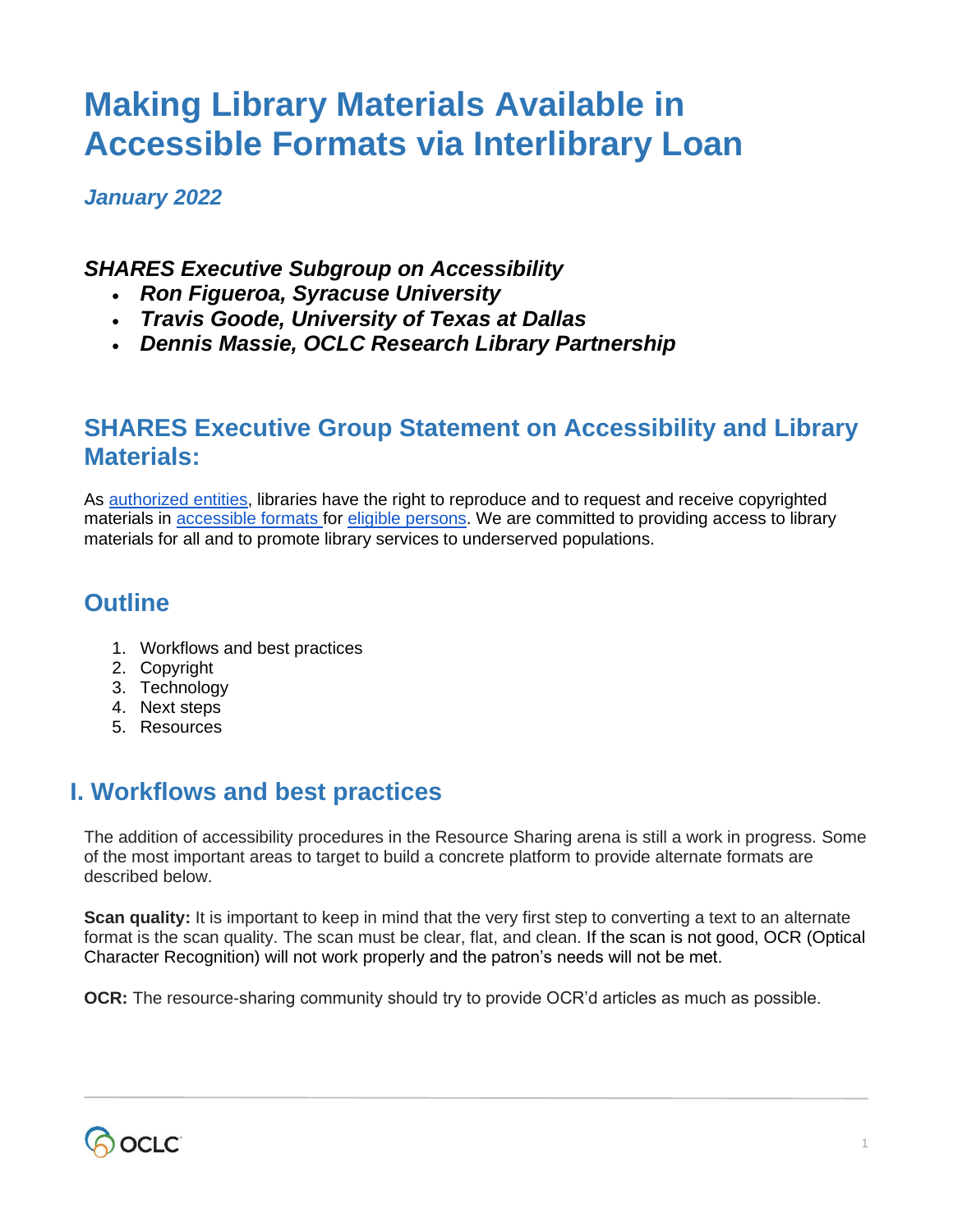**Teamwork:** The Interlibrary Loan (ILL) office should maintain constant and open communication with the Disability Services Office and Disabilities Librarian. Make sure all parties are aware of needs, services offered, and systems' (ILLiad, WorldShare) capabilities.

**Patron communication:** A request for an alternate format item could have different interpretations depending on patrons' needs, software used (by patron), and services offered by the library. Make sure patron needs are truly understood; ask as many questions as needed to provide the best service. It is also important to keep the patron informed at every stage of the process.

**Copyright basics:** Copyright guidelines provide the paths to understanding the parameters for how and when a reformatted file can be reproduced. While the first impression of US copyright law can be overwhelming, it is important to review and familiarize yourself with the information.

- In general, the reproduction of a copy from a collection by Libraries and Archives as accommodation for accessibility purposes may not be an infringement of copyright **IF** the following conditions are followed:
	- o The copy is not for commercial use
	- $\circ$  The copy is used only for private study, scholarship, or research
	- $\circ$  The copy becomes the property of the user
	- o A copyright notice is displayed
- Review Section II. Copyright, on page 3, for specific information.
- Sample accessibility copyright notice to be placed on ILL paperwork and/or the provided alternative format work:
	- o **Copyright Notice**
	- $\circ$  The copyright law of the United States (Title 17, United States Code) governs the making of photocopies or other reproductions of copyrighted material. Under certain conditions specified in the law, libraries and archives are authorized to reproduce an alternate format of a previously published nondramatic literary work as a disabilityrelated accommodation.
	- $\circ$  This alternate format work cannot be reproduced or distributed in a format other than for use exclusively by the patron receiving the accommodation. Any further distribution or reproduction in a different format is a violation of the law and the patron may be liable for copyright infringement.

**Training:** Provide specialized training for library staff, with easy-to-follow scanning, processing, and delivery workflows for supplying materials in alternative formats. Familiarize staff with accessibility functions available within your hardware and software.

**Web page request forms:** Customize request forms with clear options for users. That way, patrons in need of this service can communicate needs more comfortably and easily.

**Resource sharing communication:** Communicate specific needs to lenders for special requests. Lenders should conditionalize requests if they are unable to send OCR'd articles and offer regular scans instead. Do not just say no!

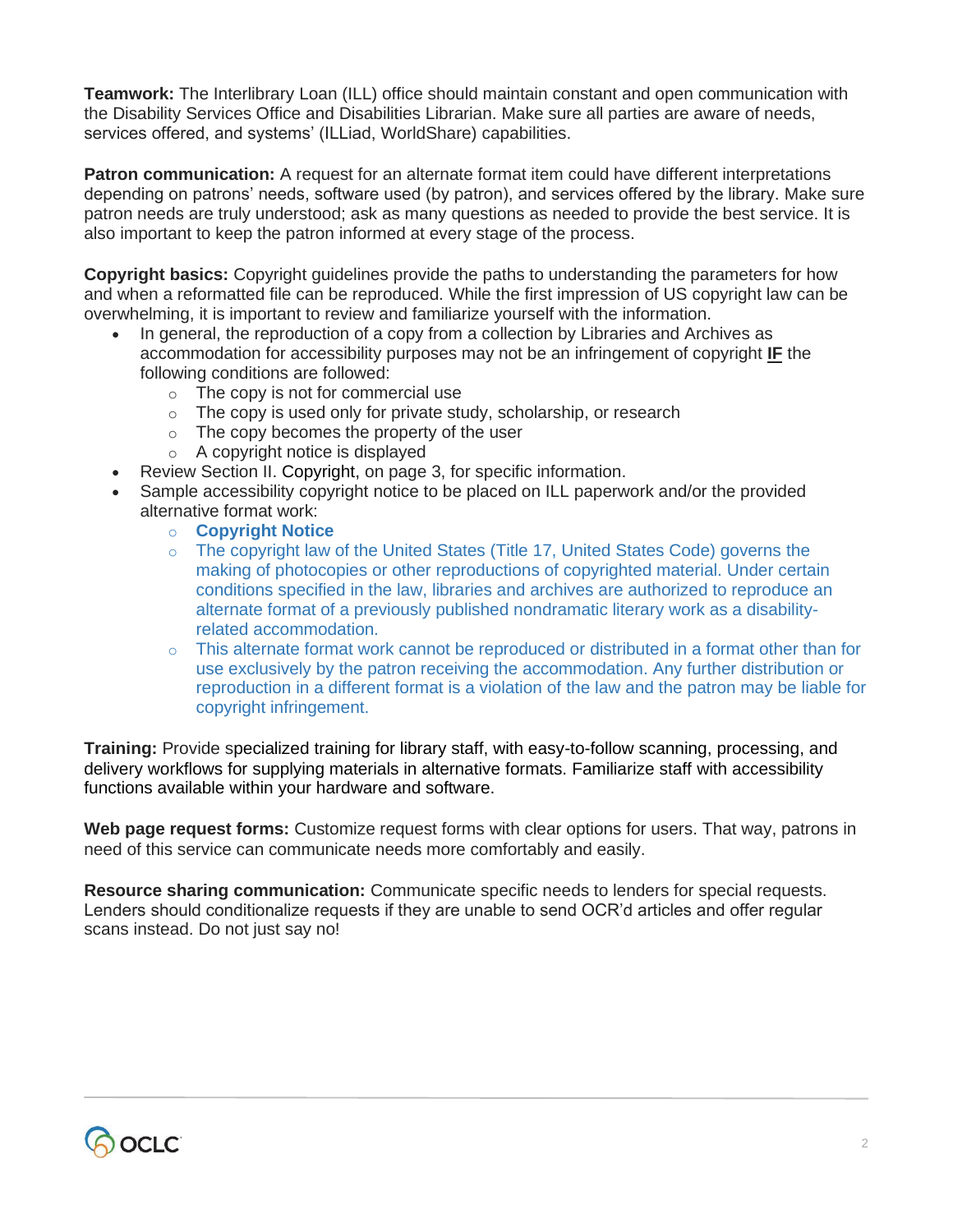## **II. Copyright**

*Please be aware that the following includes general information about copyrights and fair use that you may find helpful. Be advised that this information is not intended to be legal advice and should not be taken as such. You should contact an attorney if you are seeking legal advice.*

As authorized entities, SHARES Libraries have the right to reproduce and to request and receive copyrighted materials in accessible formats for eligible patrons.

## **US Copyright Law and Accessibility**

#### **Chafee Amendment**

#### **§ 121. Limitations on exclusive rights: Reproduction for blind or other people with disabilities**

#### <https://www.law.cornell.edu/uscode/text/17/121>

**(a)** Notwithstanding the provisions of section 106, it is not an infringement of copyright for an **authorized entity** to reproduce or to distribute in the United States copies or phonorecords of a previously published literary work or of a previously published musical work that has been fixed in the form of text or notation if such copies or phonorecords are reproduced or distributed in **accessible formats** exclusively for use by **eligible persons**.

**§ 121. (b) (1)** Copies or phonorecords to which this section applies shall—

- 1. not be reproduced or distributed in the United States in a format other than an **accessible format** exclusively for use by **eligible persons**;
- 2. bear a **notice** that any **further reproduction or distribution** in a format other than an accessible format is an **infringement**; and
- 3. include a **[copyright notice](https://docs.google.com/document/d/1PB3ZOwXmYfx4HJv6vI2wJkPIM5jZU-YdIRXejv2IHiQ/edit#bookmark=id.sjtv139w9jke)** identifying the copyright owner and the date of the original publication.

#### **Chafee Amendment definitions**

**(1)** "**accessible format**" means an alternative manner or form that gives an eligible person access to the work when the copy or phonorecord in the accessible format is used exclusively by the eligible person to permit him or her to have access as feasibly and comfortably as a person without such disability.

**(2)** "**authorized entity**" means a nonprofit organization or a governmental agency that has a primary mission to provide specialized services relating to training, education, or adaptive reading or information access needs of blind or other persons with disabilities.

**(3)** "**eligible person**" means an individual who, regardless of any other disability—

**(A)** is **blind**;

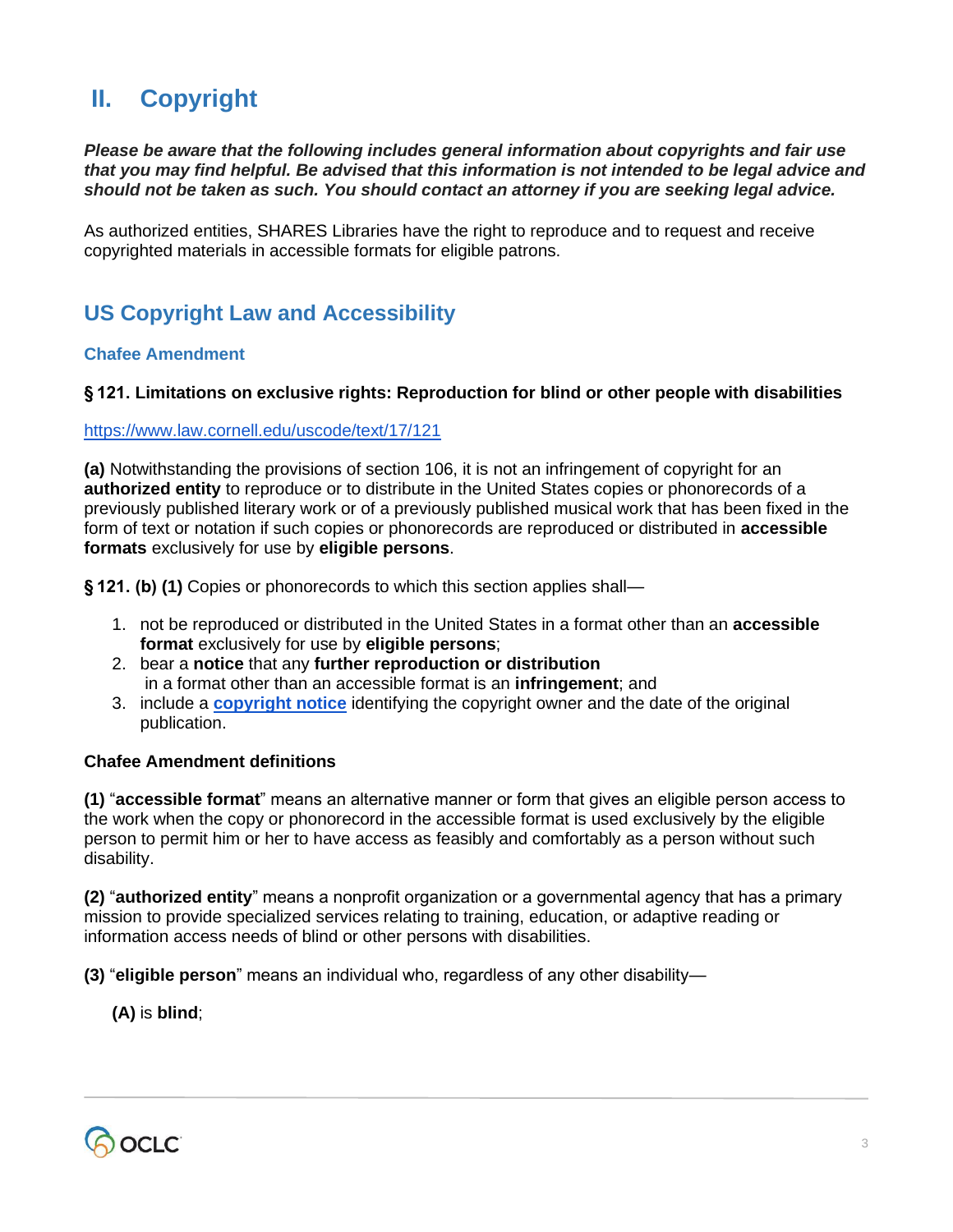- **(B)** has a **visual impairment** or **perceptual or reading disability** that cannot be improved to give visual function **substantially equivalent** to that of a person who has **no such impairment or disability** and so is **unable to read printed works** to substantially the same degree as a **person without an impairment or disability**;
- **(C)** is otherwise **unable**, through **physical disability**, to **hold or manipulate** a book or to **focus or move the eyes** to the extent that would be normally acceptable for reading.

#### **International Lending and Borrowing of copyrighted materials in accessible formats for eligible patrons**

The Marrakesh Treaty provides for the international provision of copyrighted materials in accessible formats for eligible patrons, shared among authorized entities in the countries that have signed the treaty.

#### **International Lending: Marrakesh Treaty**

#### **§ 121A**.**Limitations on exclusive rights: reproduction for blind or other people with disabilities in Marrakesh Treaty countries**

#### <https://www.law.cornell.edu/uscode/text/17/121A>

**(a)** Notwithstanding the provisions of sections 106 and 602, it is not an infringement of copyright for an **authorized entity**, acting pursuant to this section, to export copies or phonorecords of a previously published literary work or of a previously published musical work that has been fixed in the form of text or notation in **accessible formats** to another country when the exportation is made either to—

**(1)** an **authorized entity** located in a country that is a Party to the **Marrakesh Treaty**; or

#### **(2)** an **eligible person** in a country that is a Party to the **Marrakesh Treaty**

**§ 121A**. **(b)** Notwithstanding the provisions of sections 106 and 602, it is not an infringement of copyright for an authorized entity or an **eligible person**, or someone acting on behalf of an eligible person, acting pursuant to this section, to import copies or phonorecords of a previously published literary work or of a previously published musical work that has been fixed in the form of text or notation in **accessible formats**.

#### **International Borrowing: Marrakesh Treaty**

**§ 121A**. **(c)** In conducting activities under subsection (a) or (b), an authorized entity shall establish and follow its own practices, in keeping with its particular circumstances, to—

**(1)** establish that the persons the **authorized entity** serves are **eligible persons;**

#### **(2)** limit to **eligible persons** and **authorized entities**

**(3)** discourage the reproduction and distribution of **unauthorized copies**;

**(4)** maintain due care in, and **records** of, the handling of copies of works by the authorized entity, while respecting the privacy of eligible persons

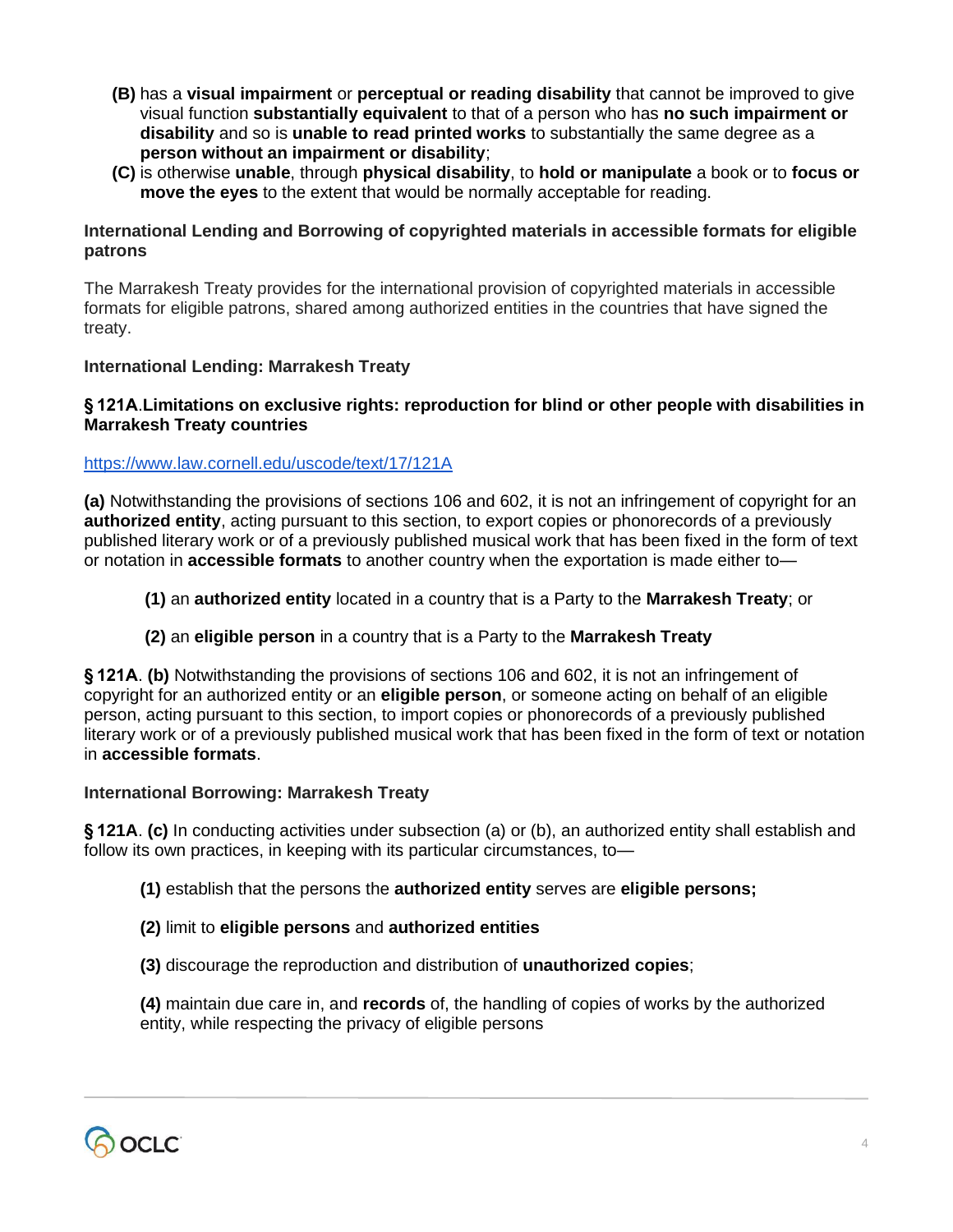**(5)** facilitate effective **cross-border exchange** of accessible format copies by making publicly available—

**(A)** the **titles of works** for which the authorized entity has accessible format copies or phonorecords and the specific accessible formats in which they are available; and

**(B)** information on the **policies**, **practices**, and **authorized entity partners** of the authorized entity for the **cross-border exchange** of accessible format copies.

#### **Locate Marrakesh Treaty Countries**

#### **Marrakesh Treaty: Monitoring Reports**

<https://www.ifla.org/resources/?oPubId=81925>

#### **Marrakesh Treaty Implementation: December 2020 Update**

<https://repository.ifla.org/handle/123456789/1215>

## **III. Technology**

Libraries employ a wide variety of technologies in support of making materials available to their patrons and to other libraries in accessible formats. Two main takeaways from a 2020 SHARES survey are:

1) OCR is by far the most common service offered

2) There is not one scanner or software package that is an obvious go-to choice for making ILL materials available in accessible formats

### **Software systems used by SHARES ILL units providing materials in accessible formats**

Nine different commercially available software systems for making ILL materials in accessible formats are in use among SHARES survey respondents, in addition to systems developed in-house. These software systems are listed below in descending order of popularity among respondents:

- Adobe Acrobat
- BSCAN ILL
- ABBYY
- KIC Scanner
- **GdPicture**
- Omniscan 12
- ScanTailor
- SensusAccess
- Google Tesseract
- In-house developed

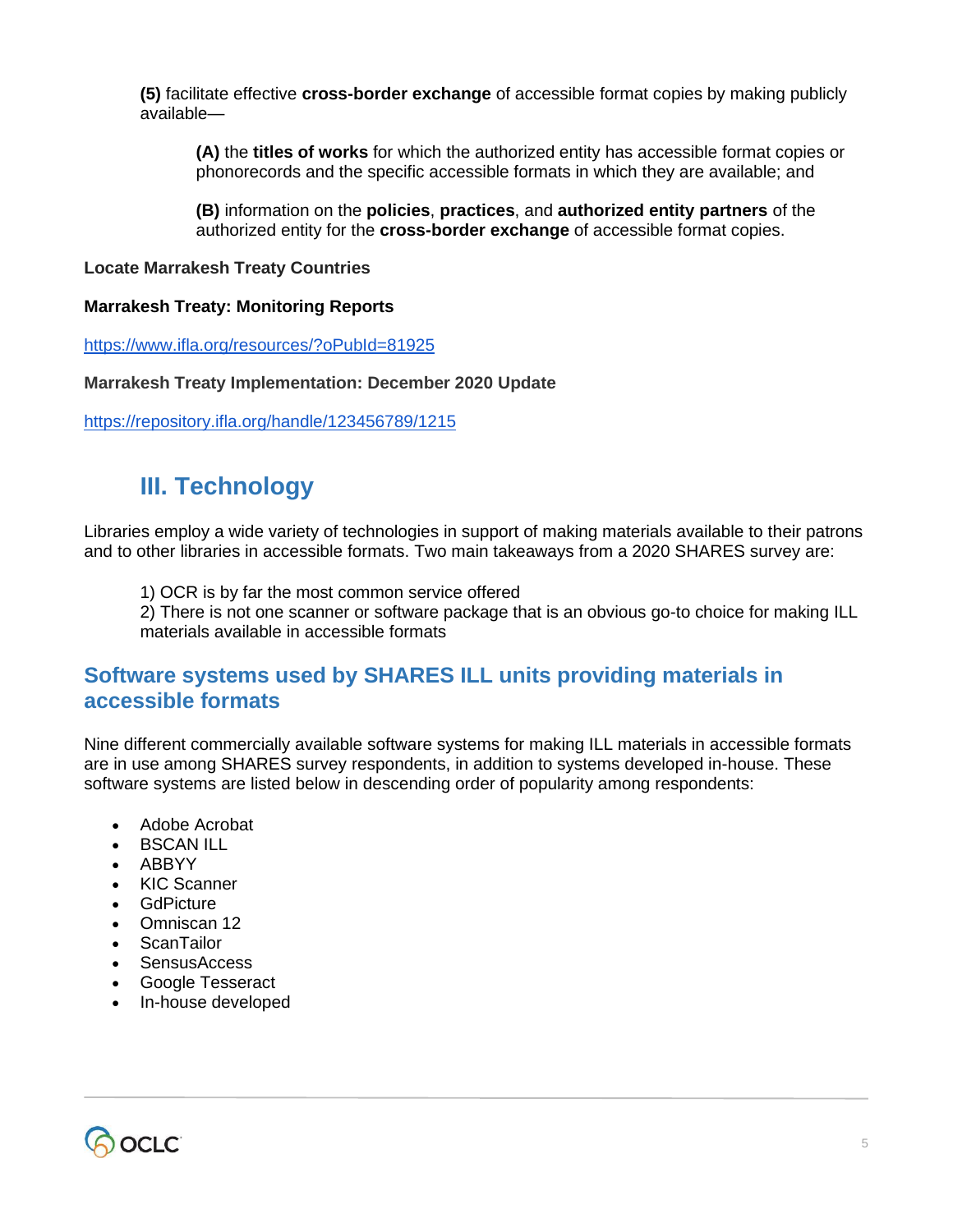### *Question: As a user, do you have any comments about the software systems listed above? Our goal is to build an annotated list of software used for reformatting library materials. Send comments to [massied@oclc.org.](mailto:massied@oclc.org)*

### **Scanners used by SHARES ILL units providing materials in accessible formats**

Twelve different scanners are in use among SHARES survey respondents; they are listed in descending order of popularity among respondents:

- Bookeye III and IV
- Zeutschel Zeta & OS 1200
- KIC Scanner
- Wide Tek
- Canon ImageRUNNER
- ScanEx
- Edge Scanner
- Xerox
- HP Multifunction Printers
- Book-edge ScannX
- BookScanner 7145
- Konica Minolta

### *Question: As a user, do you have any comments about the scanners listed above? Our goal is to build an annotated list of scanners used for reformatting library materials. Send comments to [massied@oclc.org.](mailto:massied@oclc.org)*

### **OCR capabilities integrated into resource sharing systems**

Several resource sharing service providers are exploring integrating OCR capabilities into their existing tools.

- OCLC is far along in making this functionality available within Article Exchange via an API that will enable Article Exchange to interact with [Tesseract.](https://en.wikipedia.org/wiki/Tesseract_(software)) There will be no charge for this service within Article Exchange.
- OCLC and Atlas Systems have shared with each other lessons learned in working with [Tesseract.](https://en.wikipedia.org/wiki/Tesseract_(software))

## **Toward universal OCR capability**

OCLC is exploring a means of providing universal access to an OCR tool to all its members.

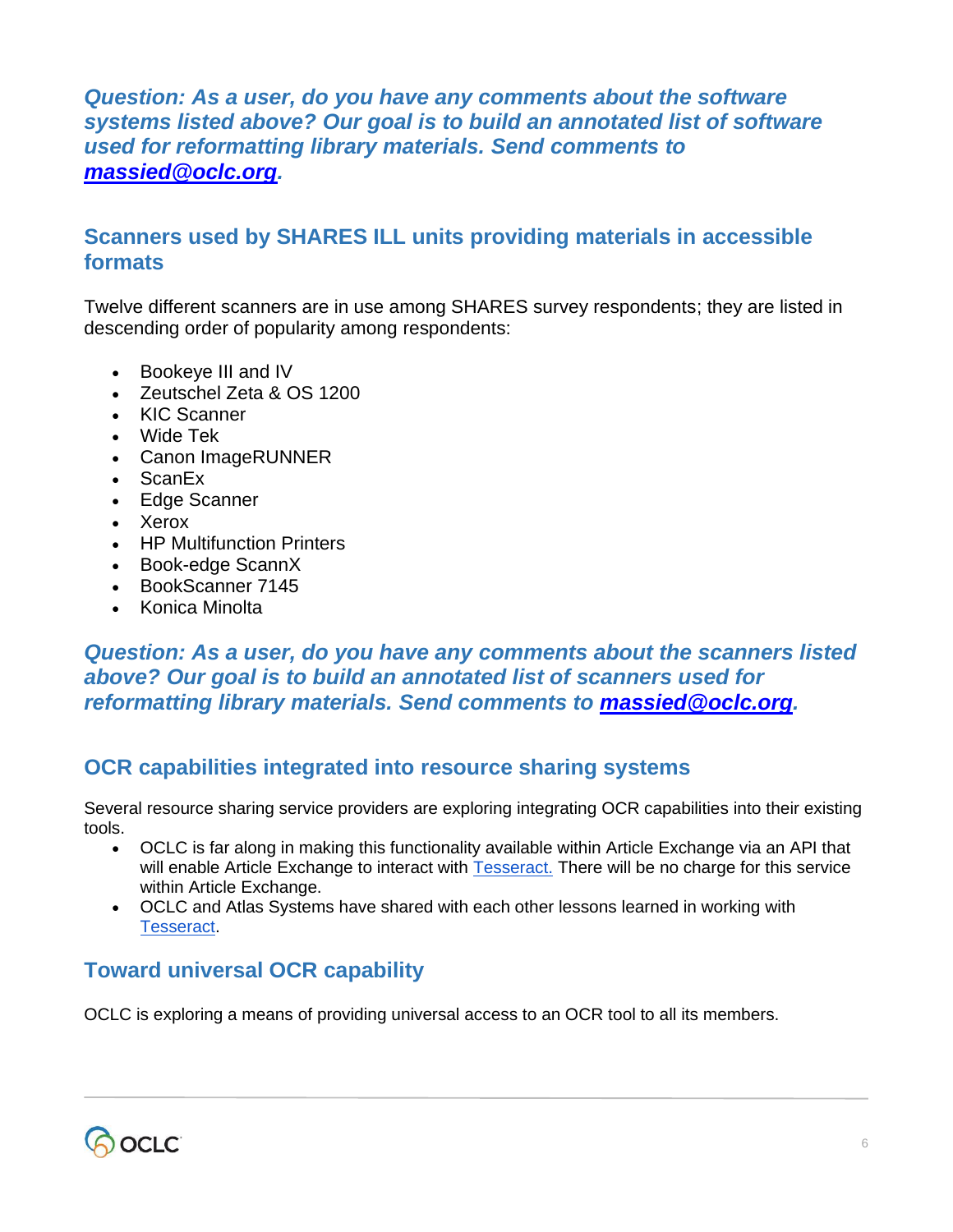OCLC began by investigating various OCR tools. **Tesseract** was selected as the best option and placed in the Amazon Cloud. OCLC has been working with a group of libraries on a proof-of-concept that will allow automatic OCR of pdfs via a batch loading process.

This effort to provide universal OCR capability is a work in progress.

### **Accessibility Technology FAQ – a work in progress**

**Question 1:** How can you set up OCR?

**Answer 1:** Adobe has a very informative webpage on how to OCR scanned documents, available at the link below.

<https://www.adobe.com/accessibility/products/acrobat/pdf-repair-perform-ocr.html> Also, here is a link to an ADOBE advertisement explaining OCR. [https://acrobat.adobe.com/us/en/acrobat/how-to/ocr-software-convert-pdf-to-text.html](https://protect-us.mimecast.com/s/08udC9rj7DFRjRMAUE0IXv?domain=acrobat.adobe.com)

**Question 2:** Is the only way you get the article from lenders as a pdf?

**Answer 2:** Article Exchange supports delivery of documents in the following formats: BMP, GIF,J2K, JIF, JFI, JFIF, JP2,JPE, JPEG, JPF, JPM, JPX, JPG, MDI, MJ2, PEG/JFIF, JPEG 2000, PDF, PNG, PSD, TIF, TIFF, TGA, TPIC, WEBP and ZIP. [https://www.oclc.org/en/worldshare-ill/features/article-exchange.html](https://protect-us.mimecast.com/s/33eIC0RMy0IJzJMQs2XQny?domain=oclc.org)

**Question 3**: How are libraries obtaining or creating EPUB and audiobooks?

**Answer 3:** EPUB file options:

- Center of Inclusive Design and Innovation[:](https://protect-us.mimecast.com/s/6-adCgJyVnuPVPBouNfIWN?domain=cidi.gatech.edu/) <https://cidi.gatech.edu/>
- BlueLeaf: [http://www.blueleaf-book-scanning.com/](https://protect-us.mimecast.com/s/gdb_CjRBV0IlplOBHRMmm1?domain=blueleaf-book-scanning.com/)

**Question 4:** Is it possible to automate the process of OCRing non-English and non-Roman texts?

**Answer 4:** It's possible but challenging.

One challenge in trying to fully automate OCRing ILL materials is in having the system recognize non-English text and then directing the document to the right language within the OCR software, such as [Tesseract.](https://en.wikipedia.org/wiki/Tesseract_(software))

Most requests going through WorldShare ILL have a WorldCat bibliographic record, which should include a language indicator. (Trying to address this issue contributes to the complexity of OCLC integrating automated OCR capability into Article Exchange.)

OCRing non-Roman character languages (Chinese, Japanese, Arabic, Hebrew, Russian, etc.) is especially challenging. [Tesseract w](https://en.wikipedia.org/wiki/Tesseract_(software))orks well when a specific language module is loaded, but frequently staff must intervene to invoke individual languages. [Tesseract](https://en.wikipedia.org/wiki/Tesseract_(software)) has the capability to load multiple languages, but some SHARES partners report mixed success in having the software invoke the correct

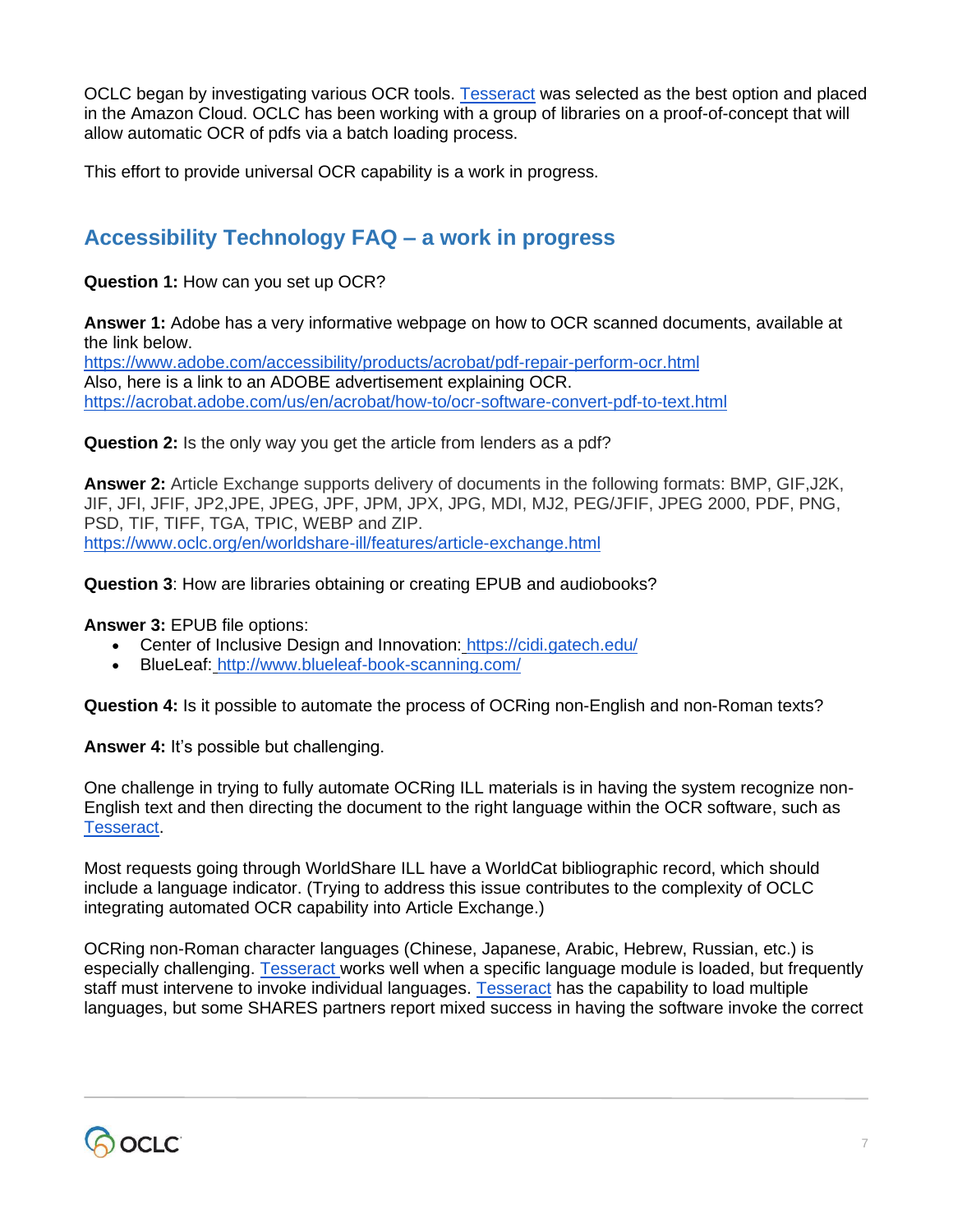non-Roman languages. Other SHARES users reported encountering similar difficulties with [SensusAccess.](https://www.sensusaccess.com/)

## **IV. Next steps**

The SHARES community proposed the following points as the beginning steps to incorporate accessibility standards into the regular interlibrary loan procedures workflows.

**OCR integration**: Approach vendors to seek integration of OCR capabilities into electronic delivery services such as Odyssey and Article Exchange.

**Interlibrary loan code:** Add an accessibility guidelines section to the Interlibrary Loan Code. Consider providing OCR'd articles whenever possible. *(Update: in November 2021, SHARES submitted to the ALA RUSA STARS Codes Committee seven suggested additions to the US ILL Code and its Explanatory Supplement regarding accessibility of library materials.)*

**Groups and directories:** Add a group affiliation with institutions that can provide OCR'd articles. This will help create better custom holdings groups for borrowers.

**Toolkits:** Create a toolkit at consortia levels summarizing standards, guidelines, and basic training techniques for OCR.

**Repository**: Seek channels to create a shared repository to access reformatted items.

**Best Practice:** It would be helpful for the SHARES Executive Group to present some universal guidelines.

## **V. Resources – a work in progress**

- In the news
	- Disability Advocates Worry The [Quick Shift To Online Learning Could](https://www.wbur.org/edify/2020/03/26/online-learning-accommodations)  [Overlook Needed Accommodations](https://www.wbur.org/edify/2020/03/26/online-learning-accommodations)
	- [What's lost in the rush to online learning](https://www.cnn.com/2020/03/31/opinions/rush-to-online-learning-k-12-mistake-coronavirus-perry/index.html)
	- [Coronavirus exposes the digital divide's toll](https://www.axios.com/coronavirus-exposes-the-digital-divides-toll-7c270aab-82e4-4719-840f-fc06e2b9083c.html)
- Lawsuit: [Publishers File Suit Against Internet Archive for Systematic Mass Scanning](https://publishers.org/news/publishers-file-suit-against-internet-archive-for-systematic-mass-scanning-and-distribution-of-literary-works/)  [and Distribution of Literary Works](https://publishers.org/news/publishers-file-suit-against-internet-archive-for-systematic-mass-scanning-and-distribution-of-literary-works/)
- Mass digitization aggregations
	- o [HathiTrust Accessible Text Request Service](https://www.hathitrust.org/accessible-texts)
	- o **[Internet Archive Disability Access](https://help.archive.org/hc/en-us/articles/360026244752-Disability-Access-General-Information)**
- US Copyright Law
	- o § 121. Limitations on exclusive rights: Reproduction for blind or other people [with disabilities](https://www.law.cornell.edu/uscode/text/17/121)